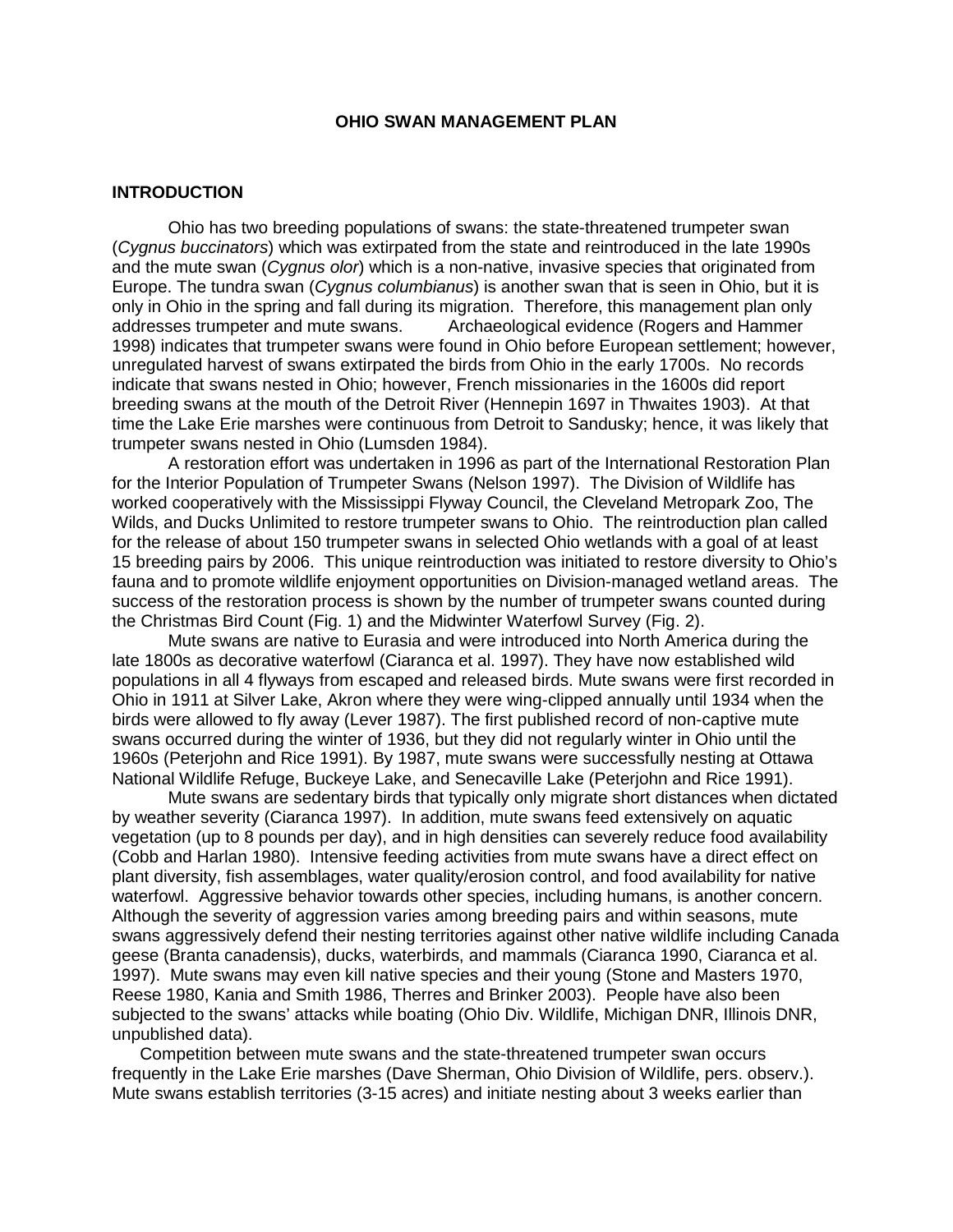trumpeter swans and then successfully defend these areas against trumpeter swans. With only about 100,000 acres of marsh existing in Ohio (National Wetland Inventory), competition for limited habitat has the potential to negatively impact the success of ODNR Division of Wildlife's (Division) trumpeter swan restoration program. This is even more likely to occur as the mute swan population continues to increase. Petrie and Francis (2003) estimated that the Great Lakes mute swan population had an annual growth rate of at least 10% which would cause the population to double every 7 or 8 years. Christmas Bird Counts (Fig. 1) and Midwinter Waterfowl Surveys (Fig. 2) conducted in Ohio have also indicated a general trend of increasing mute swan abundance.

As the mute swan population grows, wildlife managers have an increased need to manage mute swans to protect native wildlife species and their habitats. In addition, human safety is threatened by increasing numbers of mute swans since most human-swan conflicts occur over water where there is a risk of drowning. Therefore, the Division of Wildlife has the responsibility to implement plans to reduce mute swan populations in Ohio through humane lethal methods.

## **LEGAL STATUS & SWAN POLICY**

## **A. Legal Status**

Trumpeter swans are a native species of migrant waterfowl and are thus protected under the Migratory Bird Treaty Act (MBTA). Conversely, the U.S. Fish and Wildlife Service has traditionally excluded non-native species from the list of migratory birds (50 CFR 10.13) which are protected by the MBTA. In December 2001, the United States Court of Appeals for the District of Columbia Circuit ruled that mute swans are covered by the MBTA and all Anatidae should be included in the list of migratory birds that are protected under federal 50 CFR regulations. However, the Migratory Bird Treaty Reform Act (MBTRA) of 2004 invalidated that ruling and removed federal protection from all nonnative avian species, including the mute swan.

There is no central federal authority over exotic bird species; however, there are some federal oversights with federal funds relating to exotic and invasive species. An invasive species is defined as a species that is (1) non-native (or alien) to the ecosystem under consideration and (2) whose introduction causes or is likely to cause economic or environmental harm to human health (National Invasive Species Council 2006). Several federal, regional, and state policies address the concerns associated with invasive species and some are specifically directed at the management of mute swans.

## **B. The Migratory Bird Treaty Reform Act of 2004**

The MBTRA amends the MBTA to clarify that the MBTA's prohibition on taking, killing, or possessing migratory birds applies only to native migratory bird species whose occurrence in the United States results from natural biological or ecological conditions. Bird species occurring as the result of human assisted introduction are excluded from coverage under this act unless the species: (1) was native to the United States and extant in 1918; (2) became extinct throughout its range thereafter; and (3) was reintroduced as part of a Federal program (Sec. 103). It requires the Secretary of the Interior to publish a list of all non-native, human introduced bird species to which the MBTA does not apply and that belong to biological families of migratory birds covered under any migratory bird conventions with Great Britain (for Canada), Mexico, Russia, or Japan.

#### **C. The National Invasive Species Act of 1996**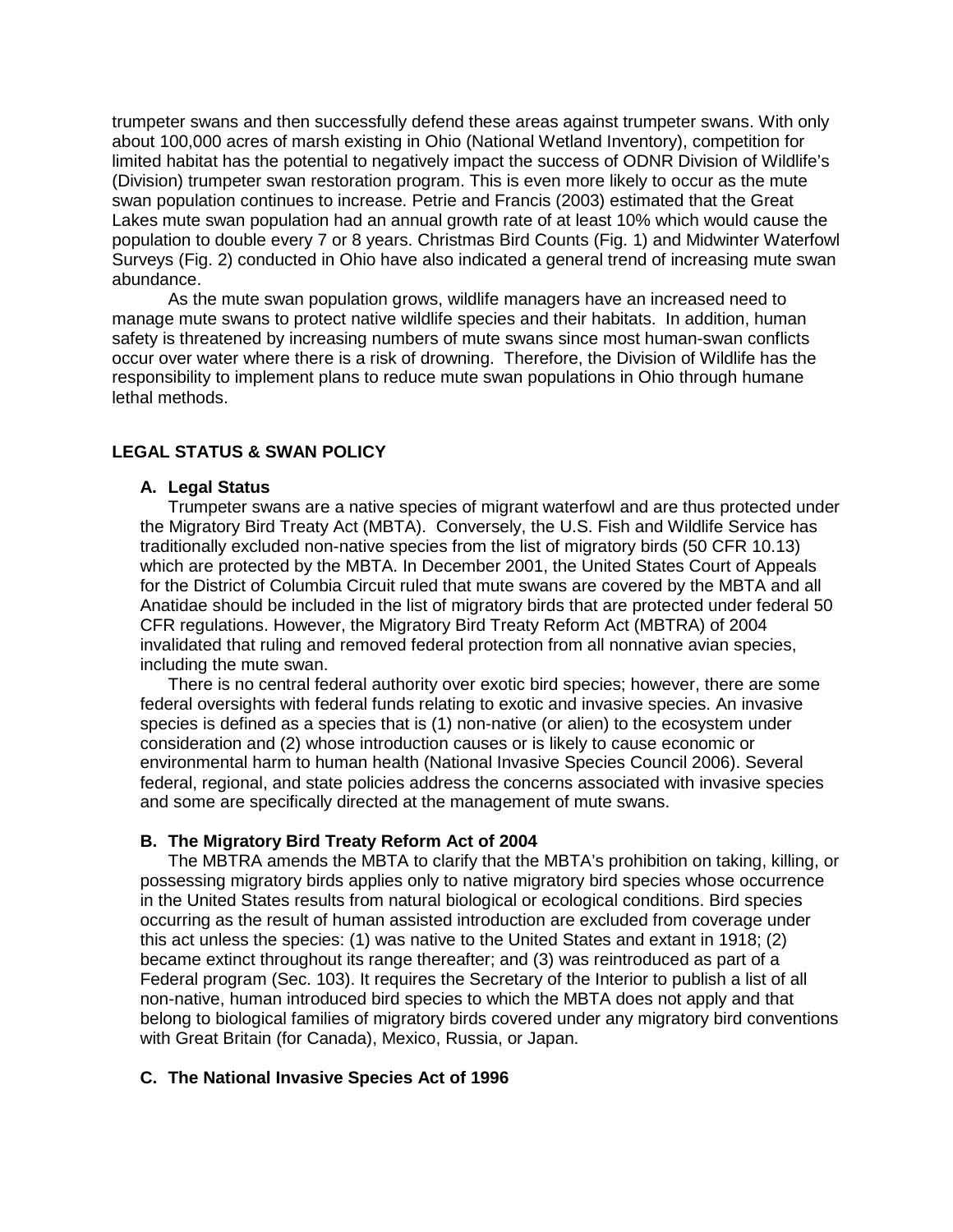The National Invasive Species Act of 1996 amends the Non-indigenous Aquatic Nuisance Prevention and Control Act of 1990 and creates the Aquatic Nuisance Species Task Force (ANSTF). The purpose of the act is to prevent the unintentional introduction and dispersal of non-indigenous species into the waters of the United States, and to develop and implement environmentally sound control methods to prevent, monitor and control unintentional introductions of non-indigenous species from pathways other than ballast water. Whenever the ANSTF determines that there is a substantial risk of unintentional introduction of an aquatic nuisance species by an identified pathway and that the adverse consequences of such an introduction are likely to be substantial, the ANSTF shall, acting through the appropriate federal agency, and after an opportunity for public comment, carry out cooperative, environmentally sound efforts with regional, state, and local entities to minimize the risk of such an introduction. Under Sec. 1202  $\epsilon$  Control – The ANSTF may develop cooperative efforts to control established aquatic nuisance species to minimize the risk of harm to the environment and the public health and welfare. The ANSTF can develop a control program to achieve a targeted level of control of mute swans.

## **D. State Policy**

The mission of the Division of Wildlife is to conserve and improve fish and wildlife resources and their habitats for sustainable use and appreciation by all. Under Ohio Revised Code 1531.04 and 1531.08, the Chief of the Division of Wildlife has broad authority to plan, develop and institute programs and policies pertaining to the protection, preservation, propagation, possession and management of the fish and wildlife resource. This is interpreted to include matters related to invasive non-native free-ranging terrestrial vertebrates. Furthermore, Ohio Revised Code 1531.04(A) directs the Division to plan, develop, and institute programs and policies based on the best available information, including biological information derived from professionally accepted practices in wildlife management. Maintaining healthy wildlife populations as well as quality habitat is the most basic function of the Division. Addressing competition from invasive non-native free-ranging terrestrial vertebrate species is a critical part of maintaining healthy wildlife populations and their habitats. If they become established these nonnative invasive free-ranging terrestrial species can and do out-compete and displace native wildlife.

In Ohio, swans were initially defined as nongame species because they were not listed as a game species (Ohio Administrative Code 1501:31-1-02 [SS & WWW]; Ohio Revised Code 1531.01[S-T]). Verbiage in the 2006 omnibus bill changed the definition of migratory game birds to include the family Anatidae which incorporates swans (Ohio Revised Code 1531.01-AAA), and the current Ohio Administrative Code definition of waterfowl (OAC 1501:31-1-02 [LLLLL]) was clarified to make specific reference to swans as a member of the Family Anatidae.

Following the lead of several other Midwestern states (e.g., Minnesota and Wisconsin) the Ohio Division of Wildlife enacted a mute swan control program in 2010 after releasing the Mute Swan Action Plan. The plan has 7 objectives for reducing the negative impacts of mute swans on native species and their habitat. Authority for Division of Wildlife employees or persons authorized by the Chief of the Division of Wildlife to conduct a management program for migratory game birds, including mute swans, was established in August 2010 in Ohio Administrative Code 1501:31-7-06 [L].

Division of Wildlife Policy 41: Invasive Non-native Free-ranging Terrestrial Vertebrate Policy, authorizes the Ohio Division of Wildlife to humanely dispatch invasive non-native free ranging terrestrial vertebrates found on Division owned or managed lands. The Division will strongly encourage other land managing agencies to also eliminate these species from their lands. The "American Veterinary Medical Association's 2013 Guidelines For Euthanasia" will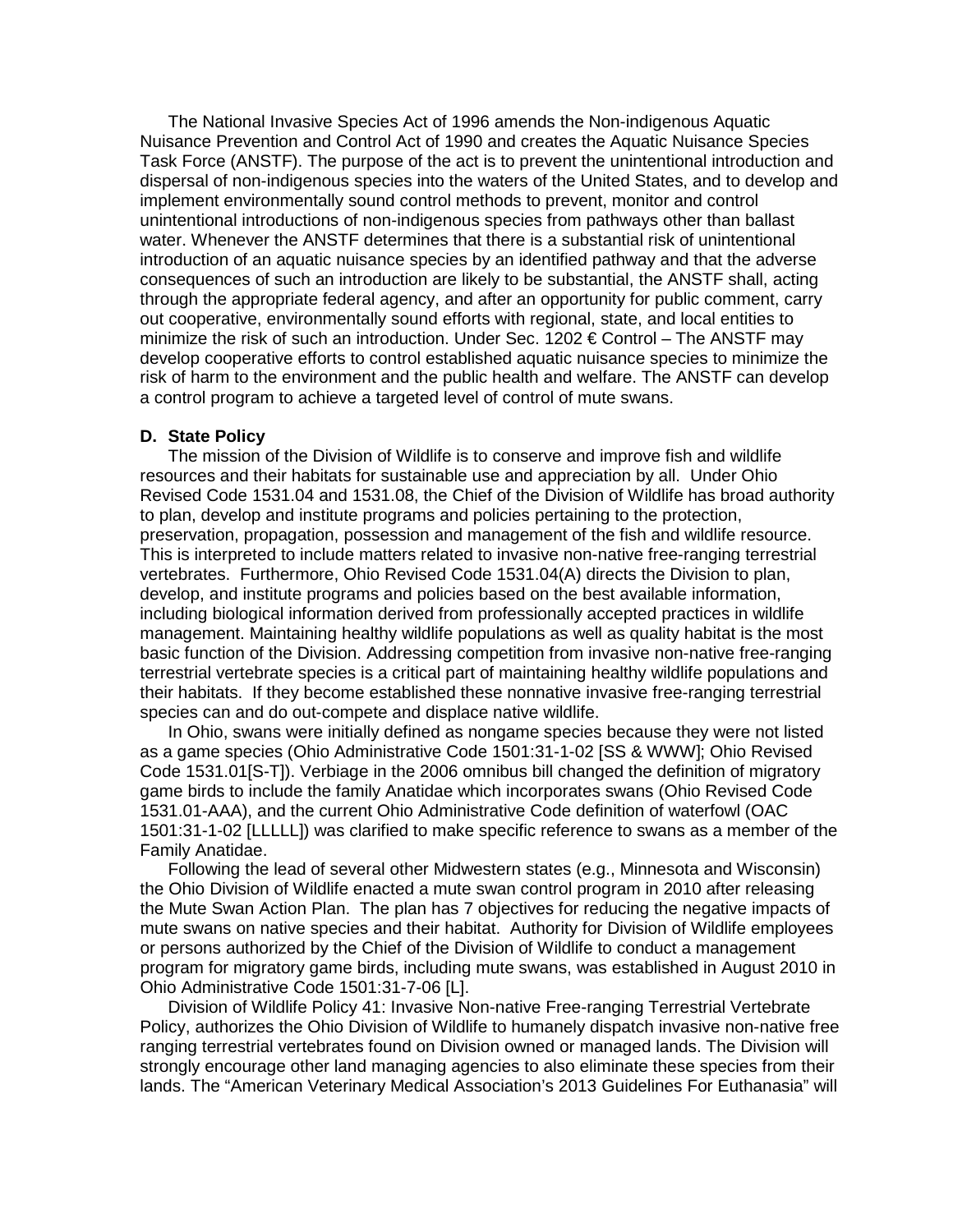continue to be the standard followed by the Division of Wildlife to humanely euthanize terrestrial vertebrates.

### **E. Mississippi Flyway Policy**

The Mississippi Flyway Council is a group of 13 states and 3 Canadian provinces that have management responsibility for migratory bird resources within the Flyway. Member states and provinces of the Mississippi Flyway include Alabama, Arkansas, Indiana, Illinois, Iowa, Kentucky, Louisiana, Michigan, Minnesota, Mississippi, Missouri, Ohio, Tennessee, Wisconsin, Ontario, Manitoba, and Saskatchewan.

The Mississippi Flyway Council's management goal is to "Maintain mute swan populations in the Mississippi Flyway at levels that will minimize or eliminate their harmful ecological impacts to native waterfowl species and habitats." The objective is to reduce the Flyway population to 4,000 or fewer birds by 2030 and prevent mute swans from establishing new breeding populations in areas where they do not currently exist. There are no Flyway Policies regarding trumpeter swans.

### **F. Great Lakes Mute Swan Task Force**

The Great Lakes Mute Swan Task Force is a collaborative group consisting of USDA APHIS Wildlife Services (WS) and state wildlife agencies in Ohio, Indiana, Illinois, Michigan, and Wisconsin. The goal of the task force is to advance development of mute swan management strategies at the regional scale and address barriers that prevent effective management. There are more mute swans in the Great Lakes region than the rest of the United States combined, so a regional approach will be the most effective method to address the mute swan situation. Ohio will participate in this group or any other appropriate professional resource management group.

## **MANAGEMENT GOALS AND OBJECTIVES**

The Division's trumpeter swan management goals are to increase its range within Ohio from 13 counties in 2013 to 15 counties and to increase the number of breeding pairs from 28 pairs in 2013 to 40 pairs within the state by 2020. If these goals are met for three continuous years, then the trumpeter swan will be considered for delisting. These goals will be achieved by continuing wetland restoration on both public and private property and reducing the number of mute swans in potential trumpeter swan nesting habitat.

 The management goals for the mute swan are to have zero mute swans on public lands and zero population growth on all other lands by 2020 in an effort to: 1) minimize the impacts to Ohio's native wildlife, important habitats, and local economies; 2) minimize conflicts with humans; 3) comply with Policy 41 (Invasive Non-native Free-ranging Terrestrial Vertebrate Policy); and 4) comply with the Mississippi Flyway Council's Policy. These goals will be achieved by conducting mute swan management in a manner that is effective, efficient, and in accordance with accepted wildlife management practices. These goals can be broken down into the following categories: (A) Public Outreach and Education, (B) Feral Population Management and Resource Protection, (C) Relief of Human Safety and Nuisance Conflicts.

#### **A) Public Outreach and Education**

Public outreach and education efforts regarding trumpeter and mute swans will be conducted by ODNR – DOW and partners. Outreach programs will inform Ohio's citizens about the status of the swan populations, the difference between the two species, their impacts on natural resources, and the conflicts mute swans may cause. Technical assistance and support will be given to any agency/organization or private landowner to help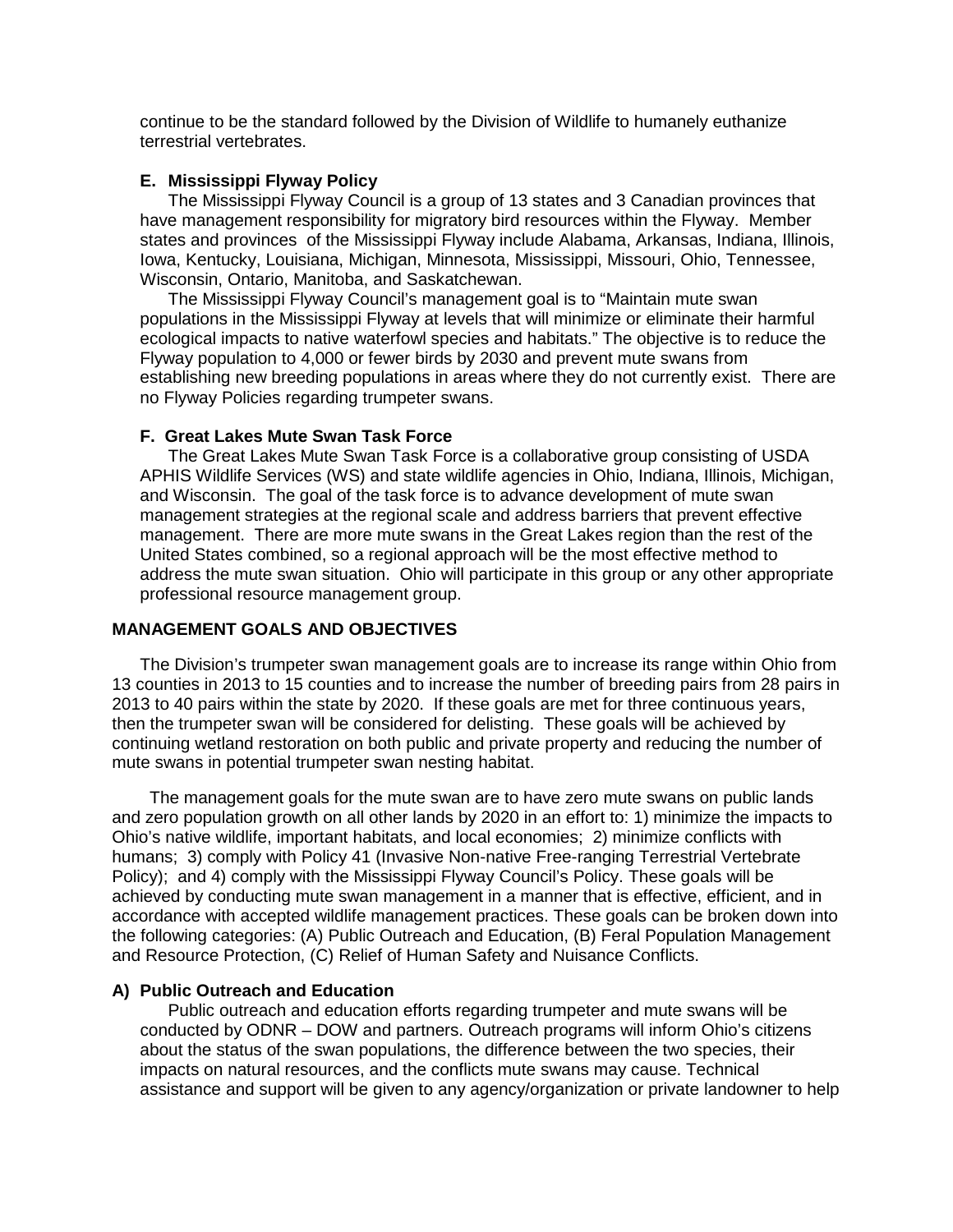control mute swans on lands they own or manage. Efforts will be made to encourage the public to view native trumpeter swans and recognize their threatened status.

**Objective A-1:** Increase public awareness and education regarding mute swans and their impact on Ohio's natural resources.

Strategy A-1.1: Develop a web based clearinghouse of information to allow exchange of information. This website could include information on swan biology and allow Ohioans to post reports of swan sightings, survey reports, and current information on swan management and research, current laws and policies regarding management of swans, and outreach materials.

Strategy A-1.2: Develop informational materials on mute swans and trumpeter swans describing swan ecology, identification, current status, issues, and research. Materials should be made available as web resources on the ODNR-DOW website.

Strategy A-1.3: Develop materials with technical information for natural resource managers and landowners regarding the status of both swan species, issues surrounding mute and trumpeter swans, and management options for mute swans.

Strategy A-1.4: Educate legislators and Policy makers on mute swan issues.

Strategy A-1.5: Work with partner agencies to address mute swan issues and formalize public outreach messages and strategies.

Strategy A-1.6: Obtain statements from relevant conservation and biological organizations that support the Division's Swan Management Plan

## **B) Population Monitoring and Research**

**Objective B-1:** Monitor the abundance and distribution of swan populations and the effectiveness of management actions.

Strategy B-1.1: DOW shall monitor trumpeter and mute swan populations through Audubon's annual Christmas Bird Counts (CBC) and as part of the breeding goose survey. The CBC survey provides a "snap shot" of swan distribution and minimum count of swans in Ohio. The breeding goose/swan survey will provide an index to the number of breeding trumpeters and mutes statewide.

Strategy B-1.2: Participate in a Mid-Summer Trumpeter and Mute Swan Survey similar to the Atlantic Flyway if the Mississippi Flyway Council initiates the survey. This survey would be conducted every third year during the birds' mid-July through mid-August molt period to determine distribution and population size.

Strategy B-1.3: Wildlife Services (WS), with Great Lakes Restoration Initiative support, may assist in conducting surveys and monitoring mute swan populations and movements.

Strategy B-1.4: DOW will create a database of known trumpeter and mute swan locations that are reported by field staff and the public throughout the year. These locations can be investigated by DOW or WS personnel on a bi-weekly or monthly basis. It would also be beneficial to have an online reporting system where staff and general public would be able to report mute swan sightings.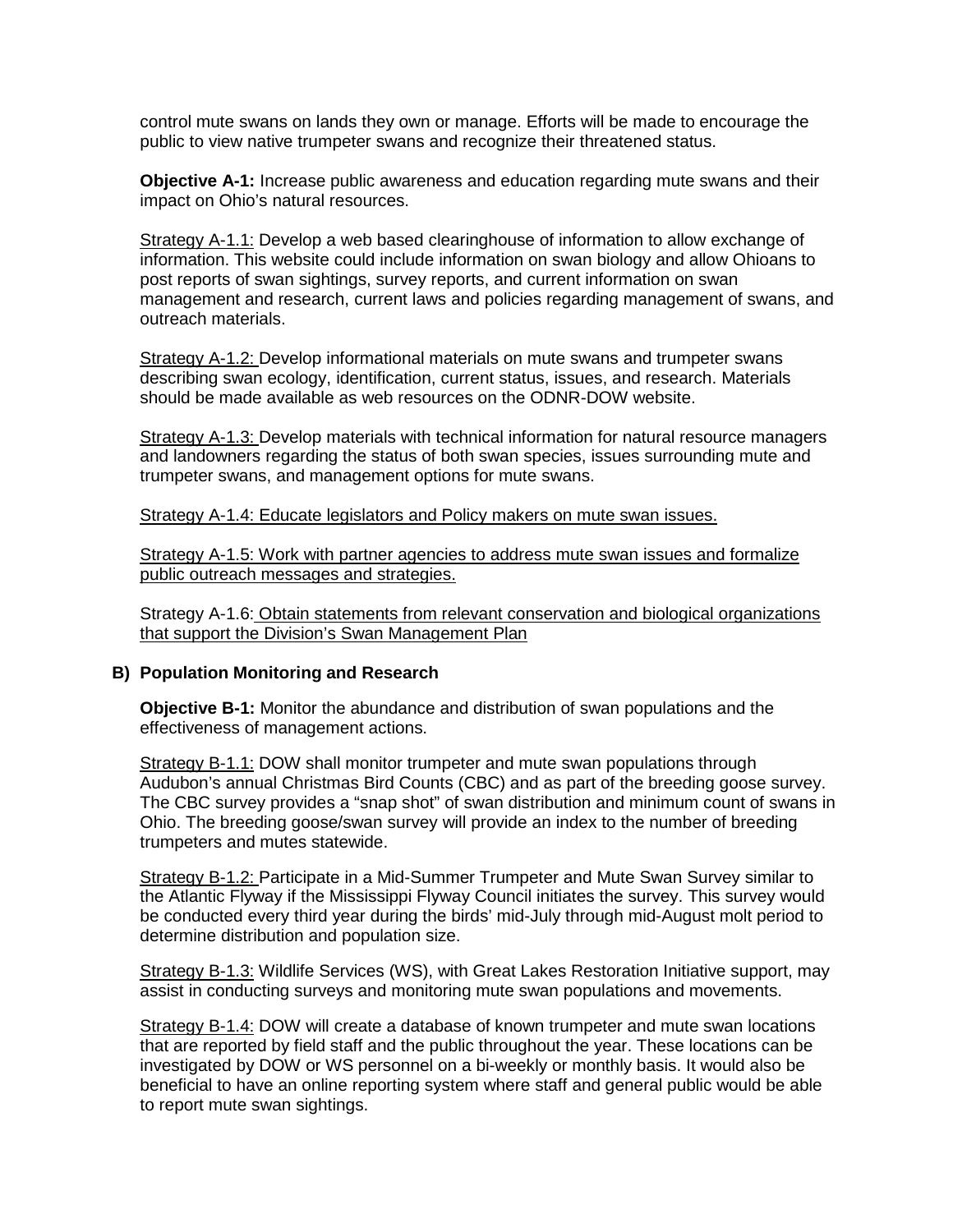## **C) Feral Population Management and Resource Protection**

The number of free-ranging mute swans in Ohio has increased since mute swans were first consistently detected on surveys (Christmas bird counts) in the early1970s. Efforts by DOW to manage feral swans in Ohio should be continued and dramatically enhanced. Control programs addressing both reproduction and adult survival are needed to curb population growth. As noted above, mute swans may limit trumpeter swan use of wetland habitats for breeding. Trumpeter swan territory sizes (4 - 245 acres) are larger than those of mute swans (3 - 15 acres) so any mute swans on small to moderate-sized wetland areas may preclude use by trumpeter swans. Thus, mute swans on or near public lands, which could be used by trumpeter swans, will be removed whenever possible. Likewise, efforts will be made to educate and work with landowners and local residents on private lands with similar circumstances to aid in removal of mute swans. Ohio's trumpeter swan reintroduction program has been successful to date, but the species is still listed as threatened in Ohio; thus, removal of mute swans from areas potentially used by trumpeter swans is necessary to ensure the long-term success of the program. A cooperative effort will be required from a variety of state, federal, and local natural resource agencies as well as land owners to be effective.

**Objective C-1:** Implement actions that will prevent mute swans from increasing their range in Ohio and reduce the mute swan population as quickly and efficiently as possible, consistent with activities to protect, restore, and enhance Ohio's natural resources.

Strategy C-1.1: Remove mute swans through humane lethal take on DOW owned and managed lands. Population modeling and experience in other states demonstrates that the use of only non-lethal controls, while a valuable tool, is unlikely to reduce the size of the mute swan population (Maryland Dept. Natural Resources 2001). Further, egg addling does not address the competition with Ohio's threatened trumpeter swans nor the impacts on submerged aquatic vegetation (SAV) and other living resources caused by an overabundance of mute swans. To achieve the management goals, it is essential to remove sub-adult and adult swans. Lethal methods will include shooting or capture and euthanasia.

Strategy C-1.2: DOW and WS will provide technical assistance to other public agencies that wish to control mute swans on their property. The assistance may range from direct removal to providing guidance on best management practices for capturing and handling of live birds, addling eggs, etc. DOW will also encourage public agencies to allow lethal control where feasible.

Strategy C-1.3: DOW and WS will provide assistance to private landowners who wish to control mute swans on their property. DOW will continue to require a permit to kill mute swans. The assistance may range from direct removal to technical guidance. DOW will discourage ownership of male/female pairs through public education/outreach and will encourage pinioning at least one wing of captive birds so that the birds remain on the owner's property.

# **D) Relief of Human Safety and Nuisance Conflicts**

**Objective D-1:** DOW, and WS will continue to provide technical information and assistance to property owners who are experiencing nuisance, safety, and habitat degradation problems caused by swans.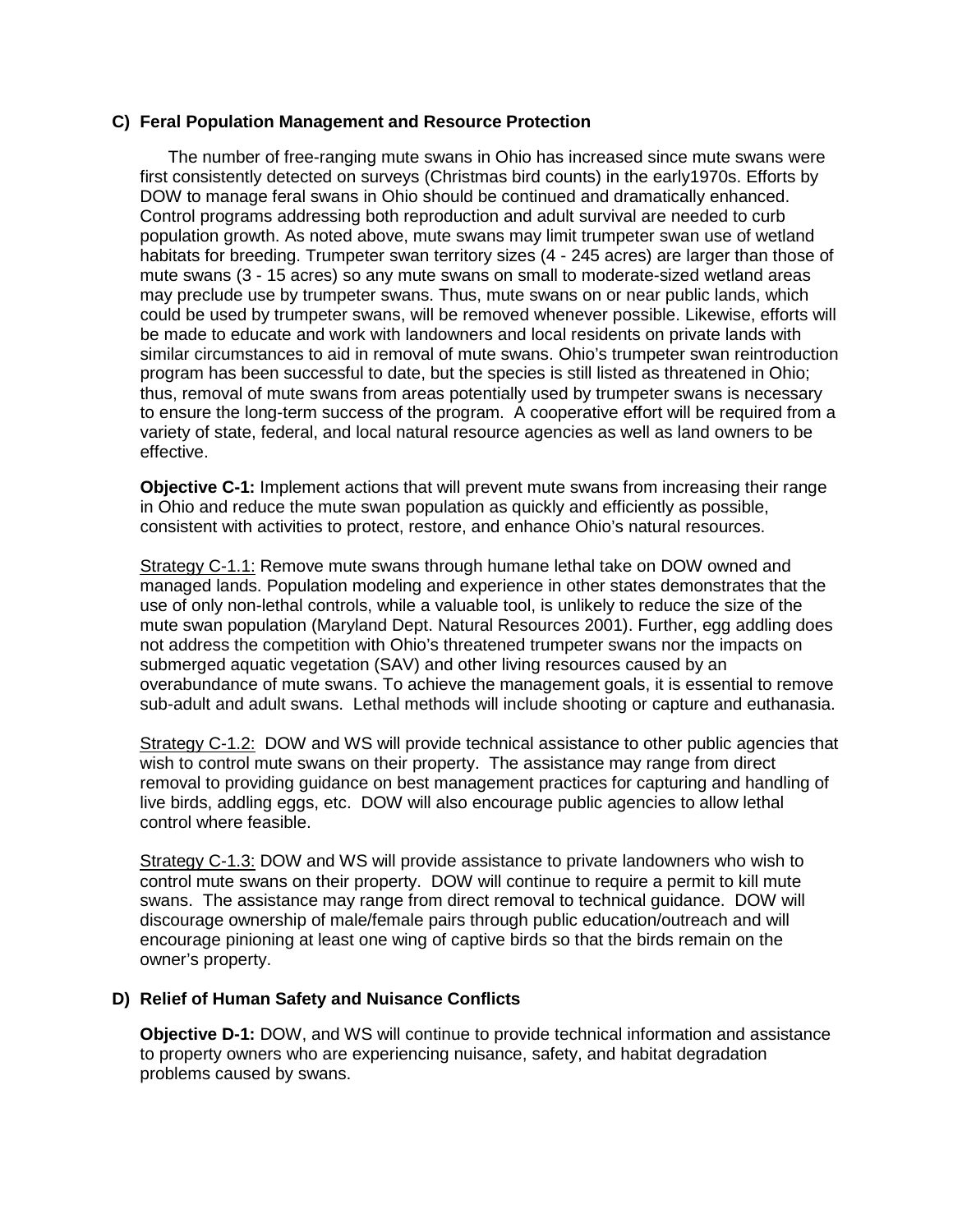## **LITERATURE CITED**

Ciaranca, M. 1990. Interactions between mute swans (Cygnus olor) and native waterfowl in southeastern Massachusetts on freshwater ponds. Thesis, Northeastern University, Boston, Massachusetts, USA.

\_\_\_\_\_., C. C. Allin, and G. S. Jones. 1997. Mute Swan (Cygnus olor). In The Birds of North America, No. 273 (A. Poole and F. Gill, eds.). The Academy of Natural Sciences, Philadelphia, PA, and the American Ornithologists' Union, Washington, D.C.

Cobb, J. S., and M. M. Harlan. 1980. Mute swan (Cygnus olor) feeding and territoriality affects diversity and density of rooted aquatic vegetation. Am. Zool. 20:882.

Hennepin, L. 1697. Nouvelle découverte d=un très grand pays situé dans l=Amérique entre le Nouveau Mexique et la mer Glaciale. Paris.

Kania G.S. and H.R. Smith. 1986. Observations of agnostic interactions between a pair of feral mute swans and nesting waterfowl. Connecticut Warbler 6:35-37.

Lever, C. 1987. Naturalized Birds of the World. Longman Scientific & Technical, New York. 615pp.

Lumsden, H.G. 1984. The pre-settlement breeding distribution of Trumpeter, Cygnus buccinator, and Tundra swans, C. columbianus, in eastern Canada. Canadian Field-Naturalist 98:415-424.

Maryland Dept. of Natural Resources. 2001. Mute swan task force recommendations. Mute Swan Task Force.

http://www.dnr.state.md.us/wildlife/Hunt\_Trap/waterfowl/muteswans/mstfpc.html

National Invasive Species Council. 2006. Invasive species definition clarification and guidance white paper. U.S. Department of the Interior. Washinginton, DC.

Nelson, H. K. 1997. Development of a management plan for the Interior Population of Trumpeter Swans. Pages 27-29 in J. R. Balcomb, M. H. Linck and A. L. Price, Eds. Proceeding and Papers of the 16th Trumpeter Swan Society Conference. The Trumpeter Swan Society, Maple Plain, MN.

Peterjohn, B. G., and D. L. Rice. 1991. The Ohio Breeding Bird Atlas. The Ohio Dept. Nat. Resour., Div. Wildl., Columbus, OH. 416pp.

Petrie, S. A., and C. A. Francis. 2003. Rapid increase in the lower Great Lakes population of feral mute swans: a review and a recommendation. Wildl. Soc. Bull. 31(2): 407-416.

Rogers, P. M., and D. A. Hammer. 1998. Ancestral breeding and wintering ranges of the trumpeter swan (Cygnus buccinator) in the eastern United States. North American swans: Bulletin of the trumpeter swan society 27(1):13-29.

Reese, J.G. 1980. The Demography of European mute swans in Chesapeake Bay. The Auk 97:449-464.

Stone, W. B., and A. D. Masters. 1970. Aggression among captive mute swans. New York Fish and Game Journal 17:51-53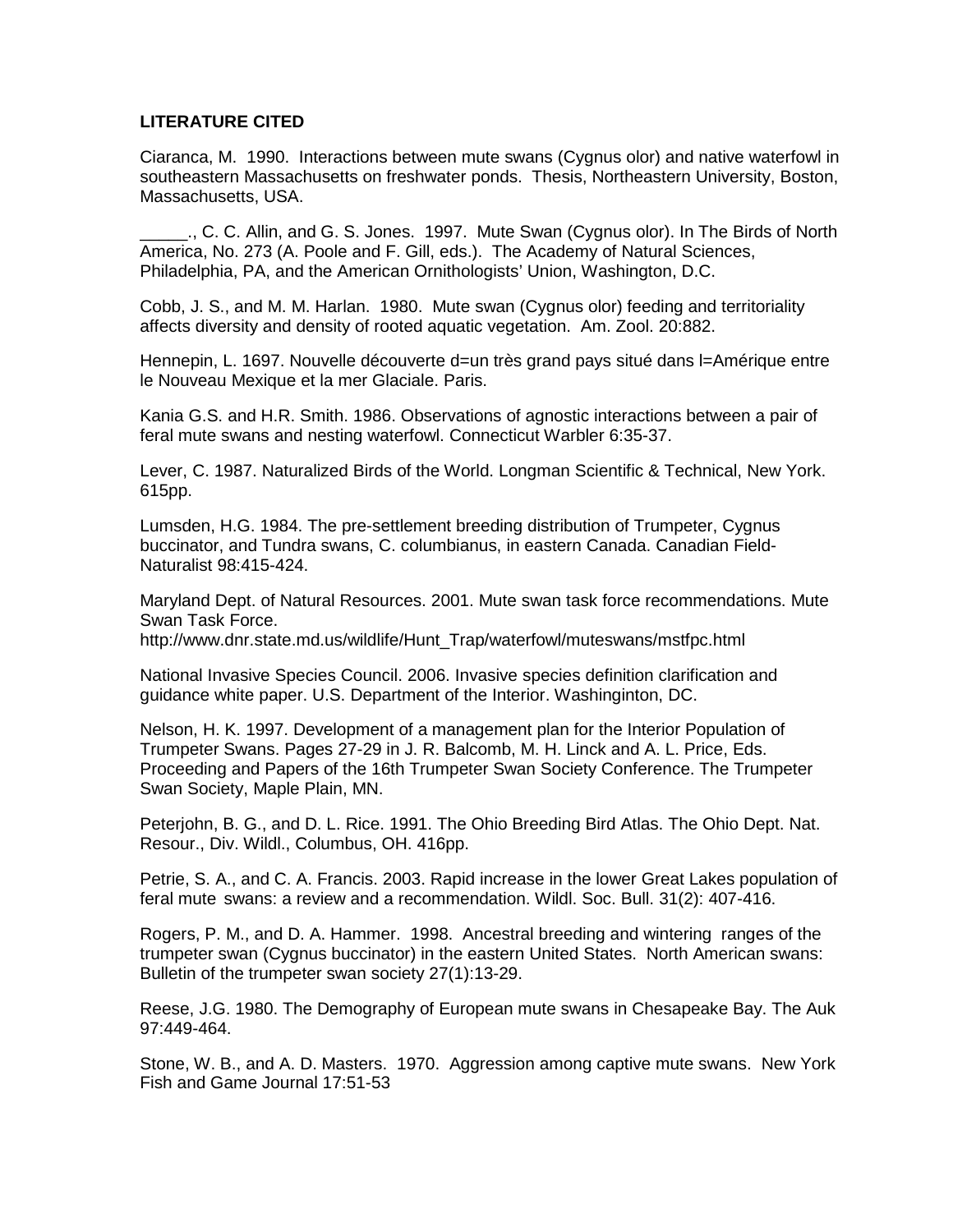Therres, G., and D. Brinker. 2004. Mute swan interaction with other birds in Chesapeake Bay. Pages 43-46 in M.C. Perry, ed. Mute swans and their Chesapeake Bay habitats: Proceedings of a Symposium. U.S. Geological Survey, Biological Resources Discipline Information and Technology Report USGS/BRD/ITR=2004-0005.

Thwaites, R.G. 1903. A New Discovery of a Vast Country in America, by Father Louis Hennepin. A.C. McClurg & Co, Chicag



Fig. 1. Number of trumpeter swans per party hour counted on the Christmas Bird Count in Ohio, 1995-2012.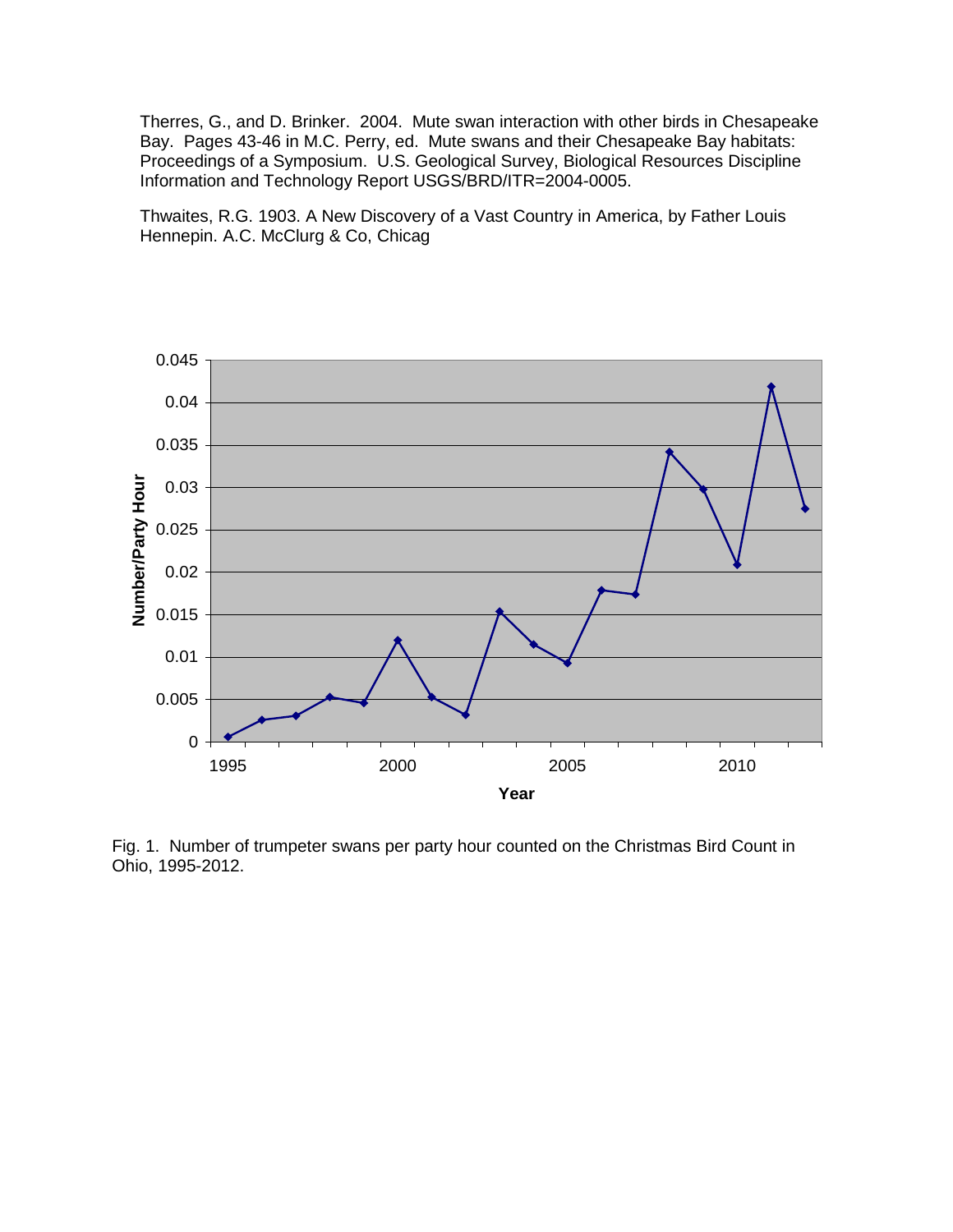

Fig. 2. Number of trumpeter swans counted on the midwinter waterfowl survey in Ohio, 1997- 2013.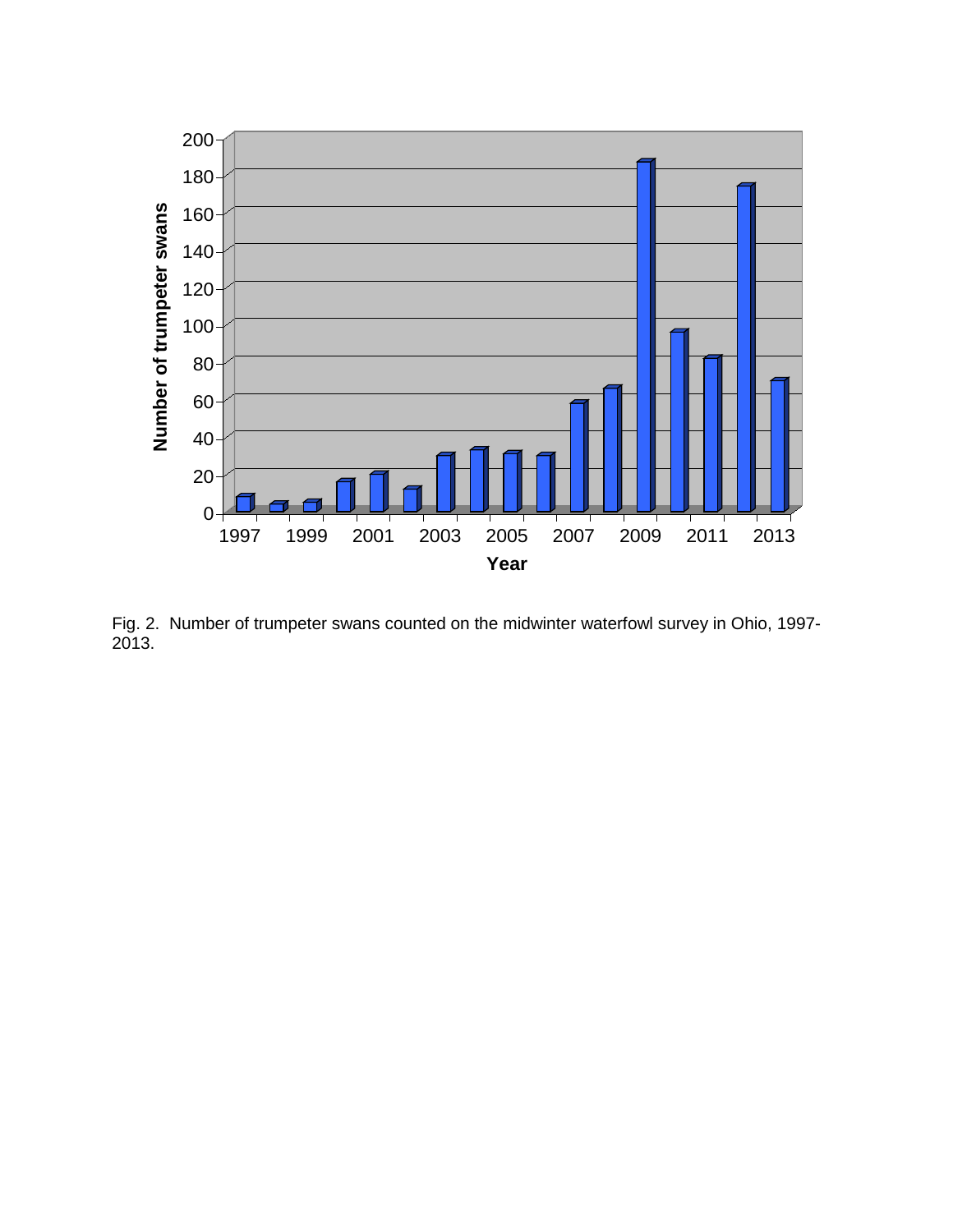

Fig. 3. Number of mute swans per party hour counted on the Christmas Bird Count in Ohio, 1972-2012.